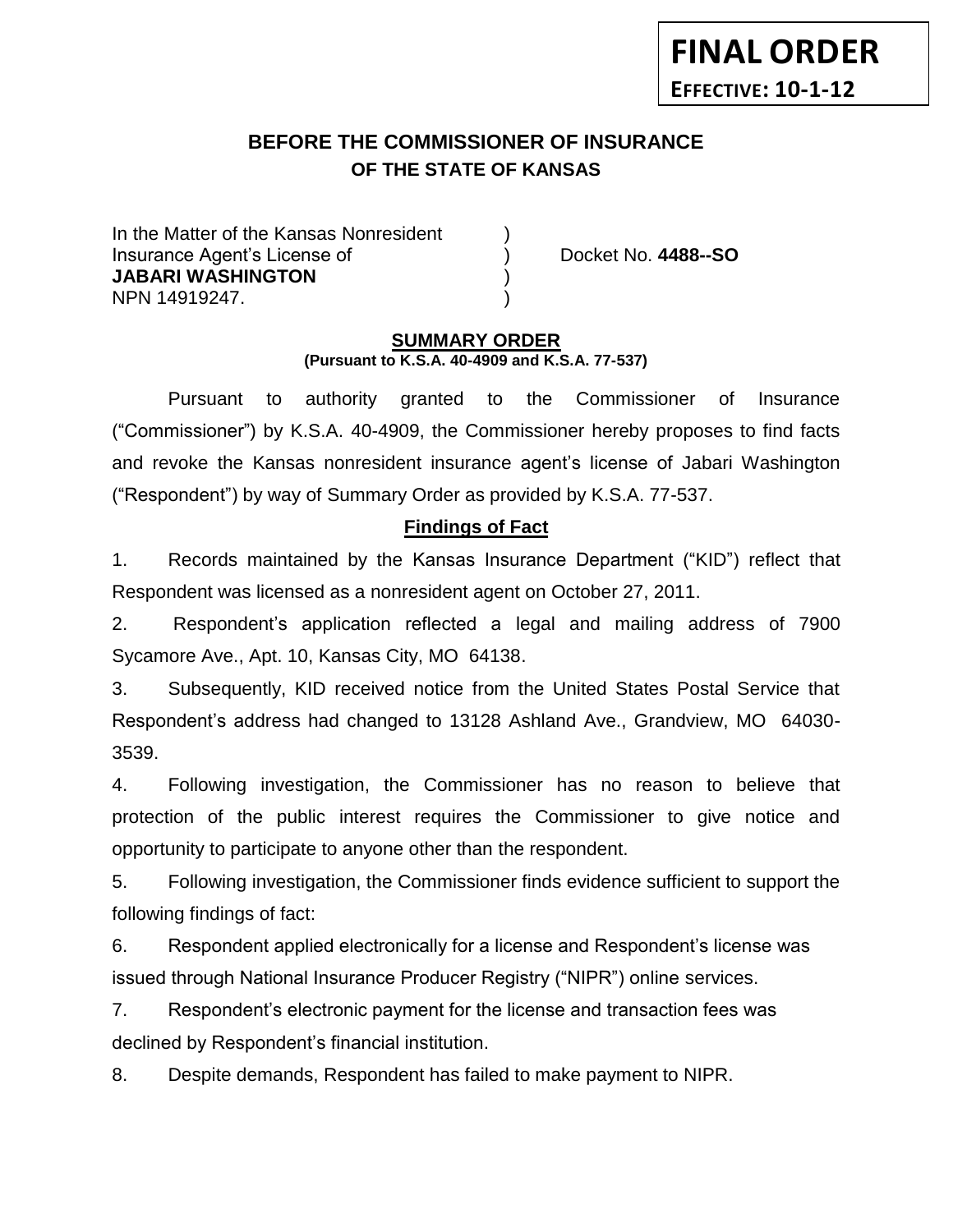9. By letter dated March 19, 2012, and addressed to Respondent at Respondent's last known address, KID requested that Respondent make payment within ten business days.

10. To date, KID has not received confirmation of payment to NIPR, and the letter has not been returned.

11. By letter of July 27, 2012, addressed to Respondent at his last known address, KID summarized the foregoing facts and invited Respondent to reply in writing if he disputed the facts.

12. When Respondent had not replied by August 16, 2012, counsel for KID mailed a copy of the letter to the address Respondent supplied on his application.

13. To date, Respondent has not replied, and the letter has not been returned; thus, the facts are deemed undisputed.

## **Applicable Law**

14. K.S.A. 2011 Supp. 40-4909(a) provides, in relevant part:

"The commissioner may deny, suspend, revoke or refuse renewal of any license issued under this act if the commissioner finds that the applicant or license holder has: . . .

(2) Violated: (A) Any provision of chapter 40 of the Kansas Statutes Annotated, and amendments thereto, or any rule and regulation promulgated thereunder; . . .

(8) Used any fraudulent, coercive, or dishonest practice, or demonstrated any incompetence, untrustworthiness or financial irresponsibility in the conduct of business in this state or elsewhere." K.S.A. 2011 Supp. 40- 4909(a).

15. The Commissioner may revoke any license issued under the Insurance Agents Licensing Act if the Commissioner finds that the interests of the insurer or the insurable interests of the public are not properly served under such license. K.S.A. 2011 Supp. 40-4909(b).

16. K.A.R. §40-7-9(f) requires a licensee to notify the Commissioner of a change is residence address within 30 days of the change.

## **Conclusions of Law**

17. The Commissioner has jurisdiction over Respondent as well as the subject matter of this proceeding, and such proceeding is held in the public interest.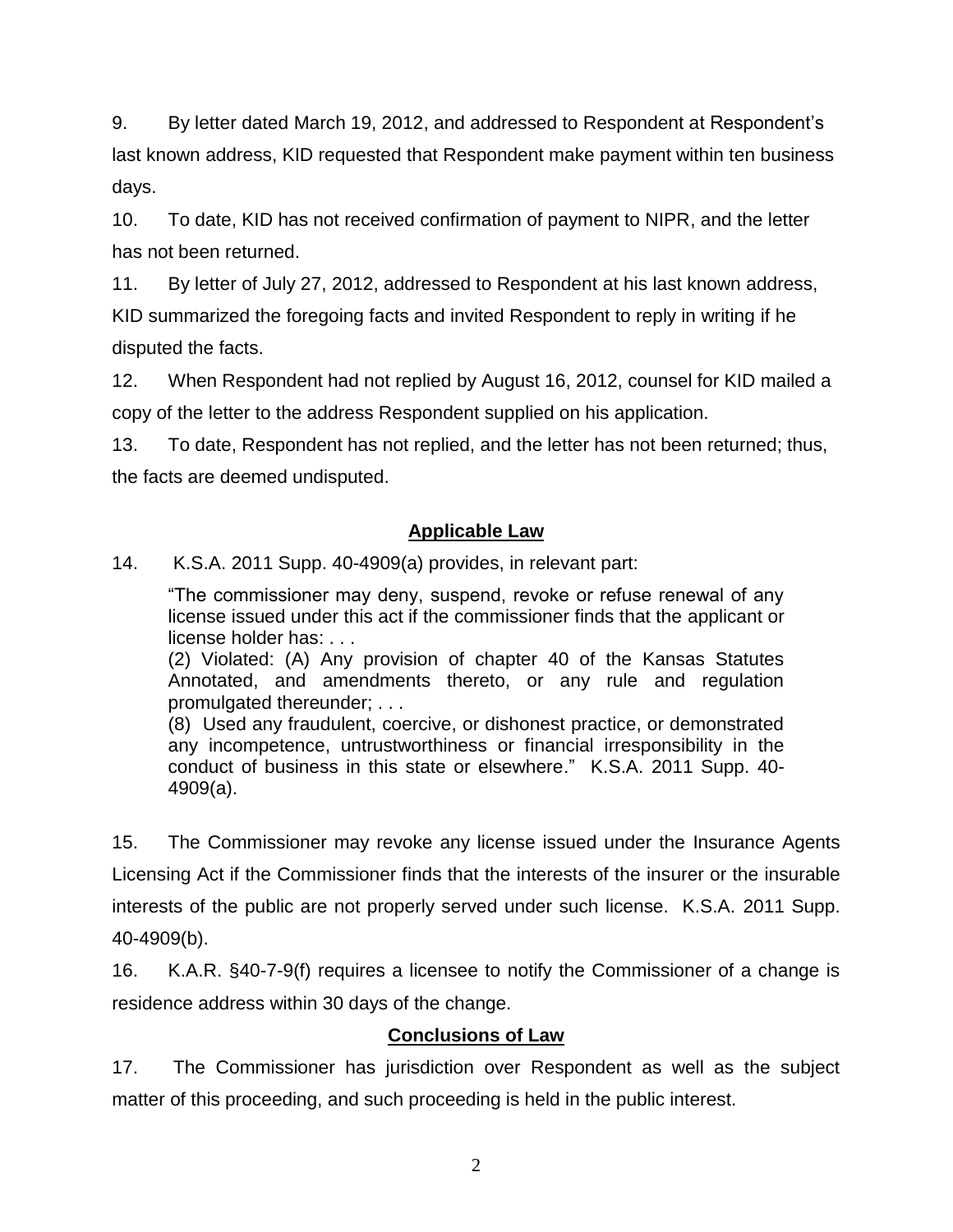18. The Commissioner finds that Respondent's license may be revoked because he has violated K.A.R. §40-7-9(f) by failing to maintain a current address in KID's records.

19. The Commissioner finds, based on the facts contained in paragraphs 6 through 8, that Respondent's license may be revoked pursuant to K.S.A. 40-4909(a)(8) because Respondent has demonstrated financial irresponsibility in business.

20. Moreover, the Commissioner finds, based on the facts contained in paragraphs 8 through 13, that Respondent's license may be revoked pursuant to K.S.A. 40-4909(a)(8) because Respondent demonstrated a lack of trustworthiness by failing to maintain a current mailing address and/or failing repeatedly to respond to communication from NIPR and from KID.

21. Based on the foregoing findings, the Commissioner concludes that sufficient grounds exist for the revocation of Respondent's insurance agent's license pursuant to K.S.A. 40-4909(a).

22. The Commissioner further concludes Respondent's license may be revoked pursuant to K.S.A. 40-4909(b) because such license is not properly serving the interests of the insurer and the insurable interests of the public.

23. Based on the facts and circumstances set forth herein, it appears that the use of summary proceedings in this matter is appropriate, in accordance with the provisions set forth in K.S.A. 77-537(a), in that the use of summary proceedings does not violate any provision of the law, the protection of the public interest does not require the KID to give notice and opportunity to participate to persons other than Respondent, and after investigation, KID believes in good faith that the allegations will be supported to the applicable standard of proof.

#### **Policy to be Served**

24. Before issuing an insurance agent license, the Commissioner must determine that the applicant is qualified and has not committed any act that would be grounds for denial, suspension, or revocation. K.S.A. 40-4905(b). Further, the Commissioner may revoke any license issued under the Insurance Agents Licensing Act if the Commissioner finds that the interests of the insurer or the insurable interests of the public are not properly served under the license. The following action is necessary and appropriate to promote the security and integrity of the insurance business and protect

3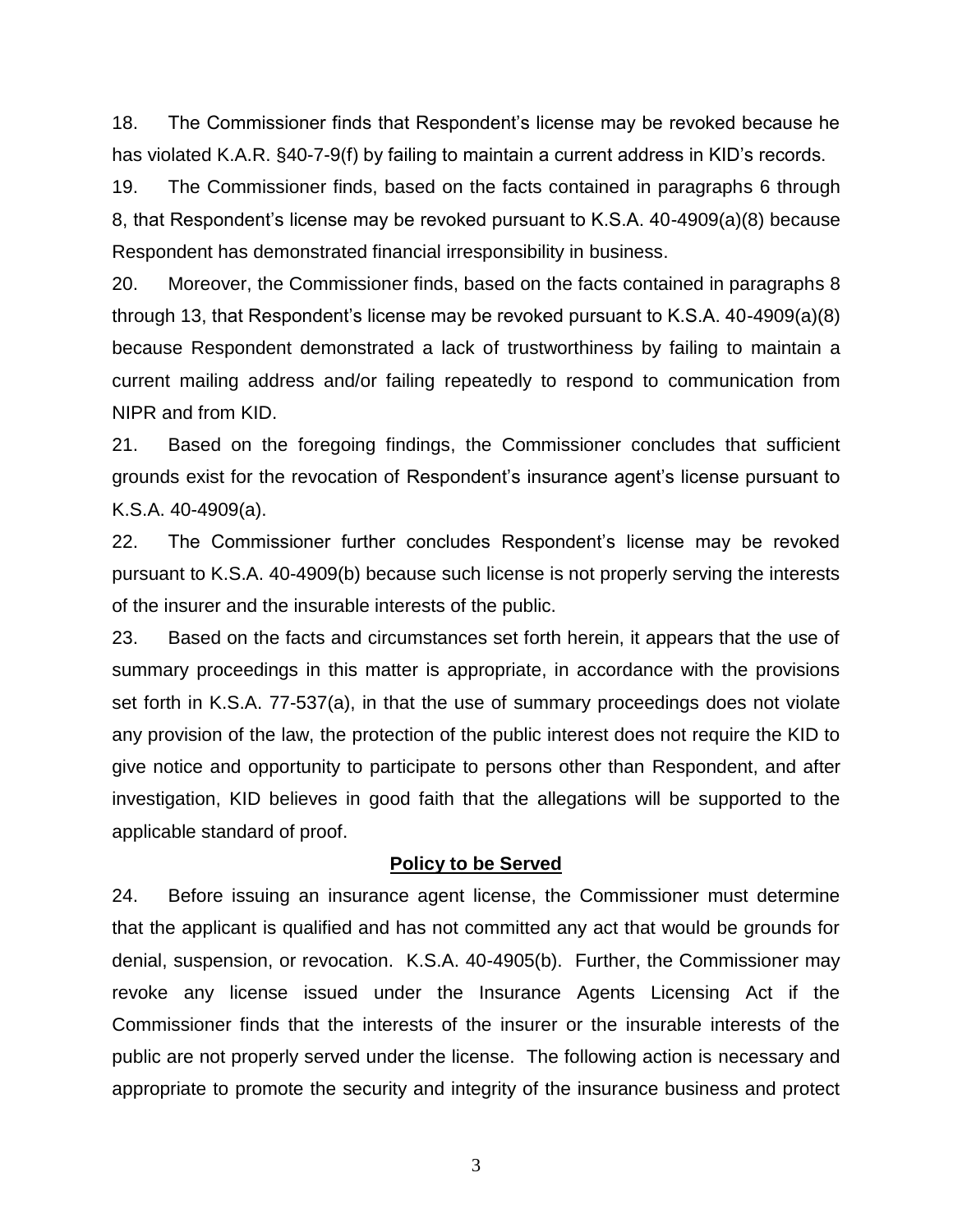insurance consumers by licensing, or continuing to license, persons or entities to sell, solicit, or negotiate insurance in the State of Kansas only if their conduct indicates they are both qualified and trustworthy.

**IT IS THEREFORE ORDERED BY THE COMMISSIONER OF INSURANCE THAT** the Kansas nonresident insurance agent's license of **JABARI WASHINGTON** is hereby **REVOKED. It is further ordered,** that **JABARI WASHINGTON** shall **CEASE and DESIST** from the sale, solicitation, or negotiation of insurance, doing any act toward the sale, solicitation, or negotiation of insurance, and/or receiving compensation deriving from the sale, solicitation, or negotiation of insurance in Kansas or on Kansas risks through business conducted on and after the effective date of this order.

**It is further ordered**, pursuant to KSA 77-415(b)(2)(A), that this order is designated by KID as precedent.

**IT IS SO ORDERED THIS \_\_11th\_\_ DAY OF SEPTEMBER 2012, IN THE CITY OF TOPEKA, COUNTY OF SHAWNEE, STATE OF KANSAS.**



\_/s/ Sandy Praeger\_\_\_\_\_\_\_\_\_\_\_\_\_\_\_\_ Sandy Praeger Commissioner of Insurance

BY:

\_/s/ Zachary J.C. Anshutz\_\_\_\_\_\_\_\_\_\_\_ Zachary J.C. Anshutz General Counsel

## **NOTICE OF RIGHTS TO HEARING AND REVIEW**

**Within fifteen (15) days of the date of service of this Summary Order, Respondent** may submit a written request for a hearing pursuant to K.S.A. 77-537 and K.S.A. 77-542. Any request for a hearing should be addressed to the following:

Zachary J.C. Anshutz, General Counsel Kansas Insurance Department 420 S.W. 9<sup>th</sup> Street Topeka, Kansas 66612